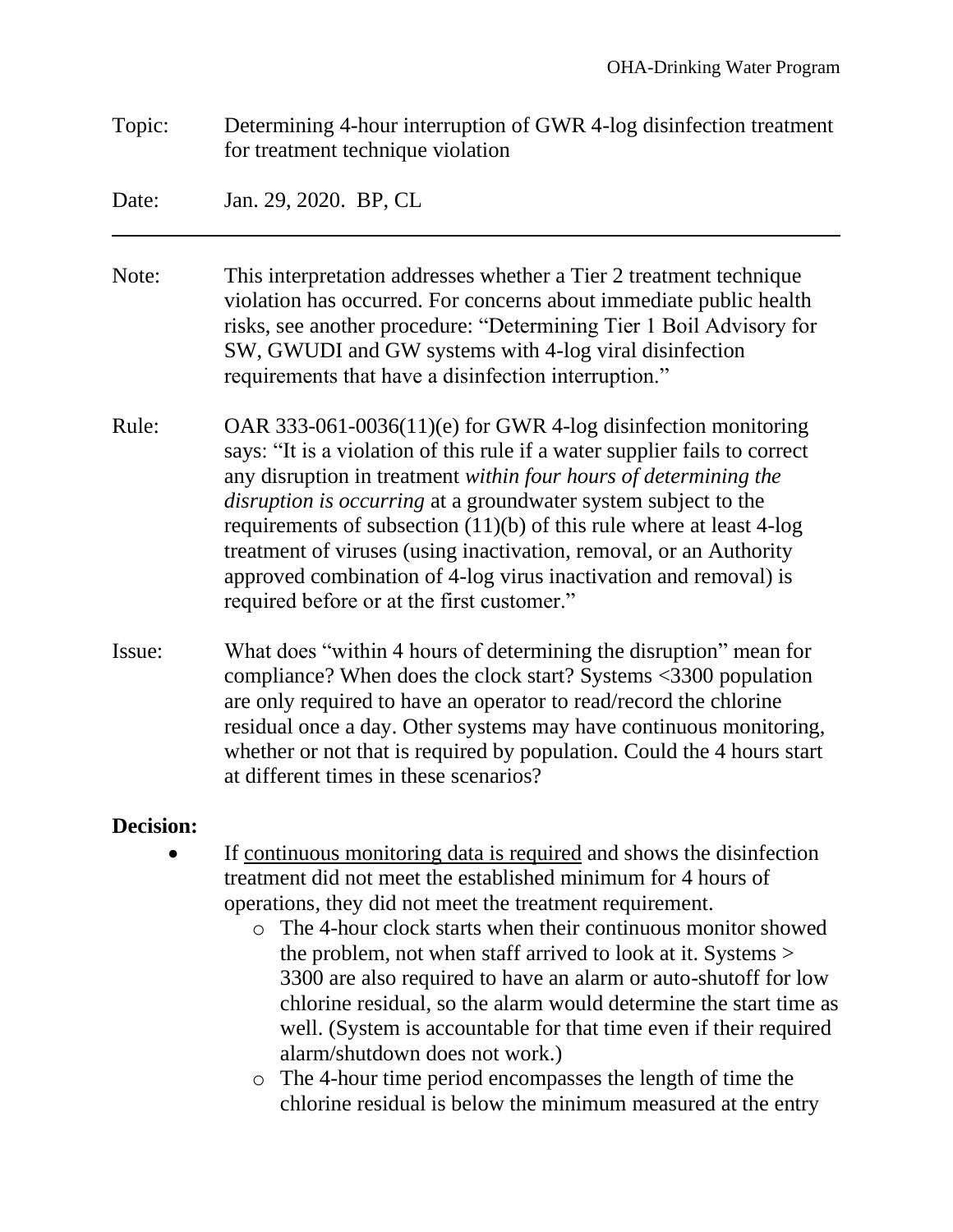point, regardless of "run time." In other words, a system cannot only count the minutes that the system was producing water for the distribution within a longer block of time, if the system runs intermittently based on demand. The whole period counts. However, if the system had completely shut down the plant (so no water could be produced), the down time would not be included in the 4 hours.

- If they have continuous monitoring data but it is not required  $\langle$  <3300 pop). They may still only check the level once a day, so the 4-hour clock does not start until they check the readings.
	- o Example #1 with continuous monitoring and no alarm: the chlorine level has been below the established minimum during normal operating conditions all night, and the water system operator finds the problem the next morning and immediately shuts down the plant and fixes it. In this case, the hours before it was discovered do not count towards the 4-hour total.
	- o Example #2 with continuous monitoring and an alarm but neither is required: the 4-hour clock starts when an operator is alerted to the lower chlorine level, either via the alarm or when they routinely check the chlorine level and discover the problem. System shall not be penalized for having an alarm when it is above and beyond their requirements.
- If continuous data are not available (not required at systems  $<$  3300) and the treatment level is only checked once a day, the 4-hour clock for corrections begins when they discover the problem. For example, the operator checks it at noon everyday – they would have till 4 pm to correct the level before a violation occurs.

Rationale and Further Explanation:

- If the system is required to have an alarm, the alarm will notify them when the chlorine level drops below the minimum during normal operations, so that's when the 4-hour clock for correction begins. (If not meeting the minimum causes a shutdown rather than an alarm, the shut-down time is not counted because no water is being produced that is non-compliant – no public health risk.)
- A system without an alarm will not be able to start correcting the problem until the next time the operator reads the chlorine level and finds the problem, so the 4-hour timeframe starts at that reading.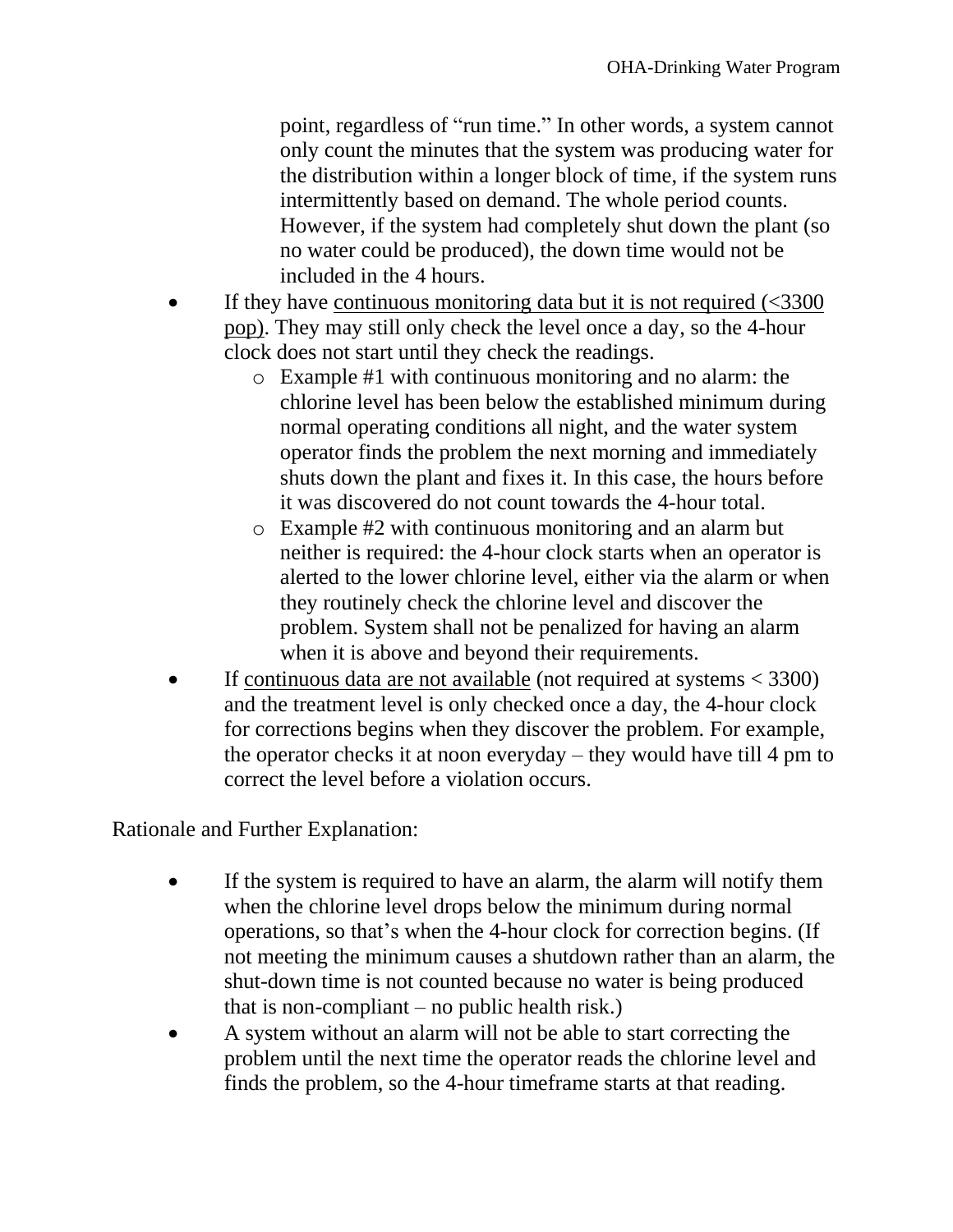## Related rules:

- Contrast the GWR 4-log disruption rule wording above with that for maintaining minimum residual for surface water/ GWUDI treatment (found in  $-0032(3)(c)$  if no filtration and  $-0032(5)(b)$  if filtration): "The residual disinfectant concentration in the water entering the distribution system, measured as specified in OAR 333-061-  $0036(5)(a)(E)$ , cannot be less than 0.2 mg/l for more than 4 hours." No language about "determining" a disruption.
- Disinfection grab sampling at GWR 4-log systems is required (per OAR 333-061-0036(11)(b)(A) and (B)):
	- o At systems with continuous monitoring. If there is a failure in the monitoring equipment, grab sampling must be conducted every 4 hours until continuous monitoring is restored. This will demonstrate whether adequate treatment continued during that time.
	- o At systems without continuous monitoring. If any daily grab sample measurement falls below the minimum determined by the Authority, follow-up samples must be collected every 4 hours until the residual disinfectant concentration is restored to the Authoritydetermined level.

Policy Implementation History:

• This rule interpretation was applied to the City of Brookings in early 2019 when they experienced problems with their chlorine gas regulator. Their monthly report to DMCE included both the periods of time the chlorine level at the approved monitoring location was below the minimum, and the periods within those windows that the plant was actually producing water (it runs intermittently based on demand). Pumping time is not relevant to compliance- only the maximum period during operations when the minimum residual was not met. Additional data showed that there was no period in January where they did not meet the minimum for more than four hours. However, in February and March that was the case, so they received treatment technique violations for those two months. Thinking ahead, they asked how this rule would apply during impending electrical service upgrades in their area, knowing that the plant would be shut down for 8-10 hours on a few days. Because in that scenario the plant would be taken offline entirely (no possibility of water flowing to distribution), they would